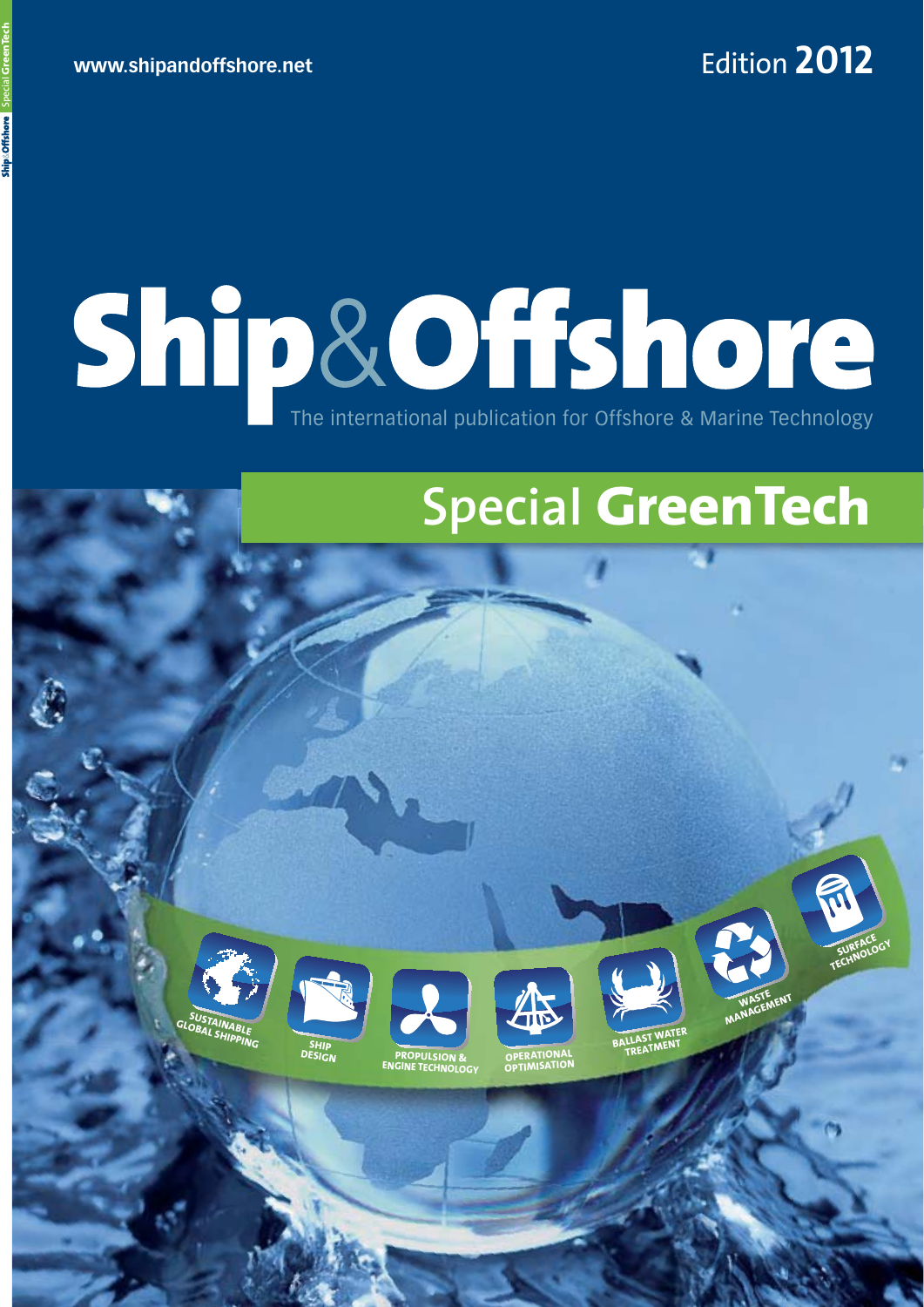



**SHIPPING TRAFFIC The decrease of polar ice as the planet warms has opened up the Arctic**  region to a massive increase in shipping traffic, which now threatens to cause a proportionately **greater environmental impact, writes David Phillips, editor of the Journal of Ship Hull Performance**

**D**ue to greater human activity, the poles are under increasing threat.<br>Those who are genuinely concerned poles are under increasing threat. Those who are genuinely concerned about the sustainability of the planet would like to see this human activity managed to allow the poles to remain as unharmed as possible.

These areas are also particularly sensitive to pollution. The ice in the polar zones also creates a hazardous and harsh environment for ships, which heightens the possibility of wrecks, spills and other forms of environmental damage.

Many feel the answer to the environmental impact of increased shipping traffic in the Arctic region includes a strict, mandatory "Polar Code" enacted at IMO level and covering safety and the environment. The drafting and adoption of such a code is proving to be frustratingly slow – too slow to keep up with the potential harm it is designed to prevent. The IMO Subcommittee on Ship Design and Equipment (DE), at its 56th session in February 2012, (DE 56), postponed action on the environmental section of the Polar Code for another year.

The development of special provisions for shipping operating in polar regions can be traced back to the early 1990s. In 2002, the IMO approved its voluntary "Guidelines for Ships Operating in Arctic Ice-Covered Waters", MSC/Circ.1065/MEPC/Circ.399. The Antarctic was included in the voluntary guidelines in 2010. For years, member states of the IMO with particular interests in the safety and environmental aspects of shipping in polar waters have been urging the development of a mandatory code covering these aspects. In 2009, the IMO's Maritime Safety Committee assigned the task of coordinating the development of a mandatory Polar Code to the DE Subcommittee.

### **Diminution of Arctic sea ice**

The change in the world's climate is particularly noticeable in the Arctic, with temperatures rising almost twice as quickly as those in the rest of the world. Every year some 37,500 km<sup>2</sup> of ice are lost. Thickness and extent are on the decline.

Projections for the disappearance of ice from the Arctic Ocean have changed drastically over the last few years. It is now expected that ice will be gone from the area in the summer months as soon as 2030-40.

#### **Arctic shipping lanes – an economically inviting alternative**

Recently, large areas of ice have been disappearing during the Arctic summer. This has resulted in an opening up of the shipping lanes in the region. In 2008 for the first time both the Northwest Passage through the Canadian Arctic, and the Northern Sea Route in the Russian Arctic were in operation. The Arctic route can reduce sailing distances by as much as 25 - 40% compared with routes via the Suez Canal or Panama Canal, depending on destinations.

Currently some 3,000 vessels operate in the Arctic Ocean, making about 15,000 voyages per year. These figures are predict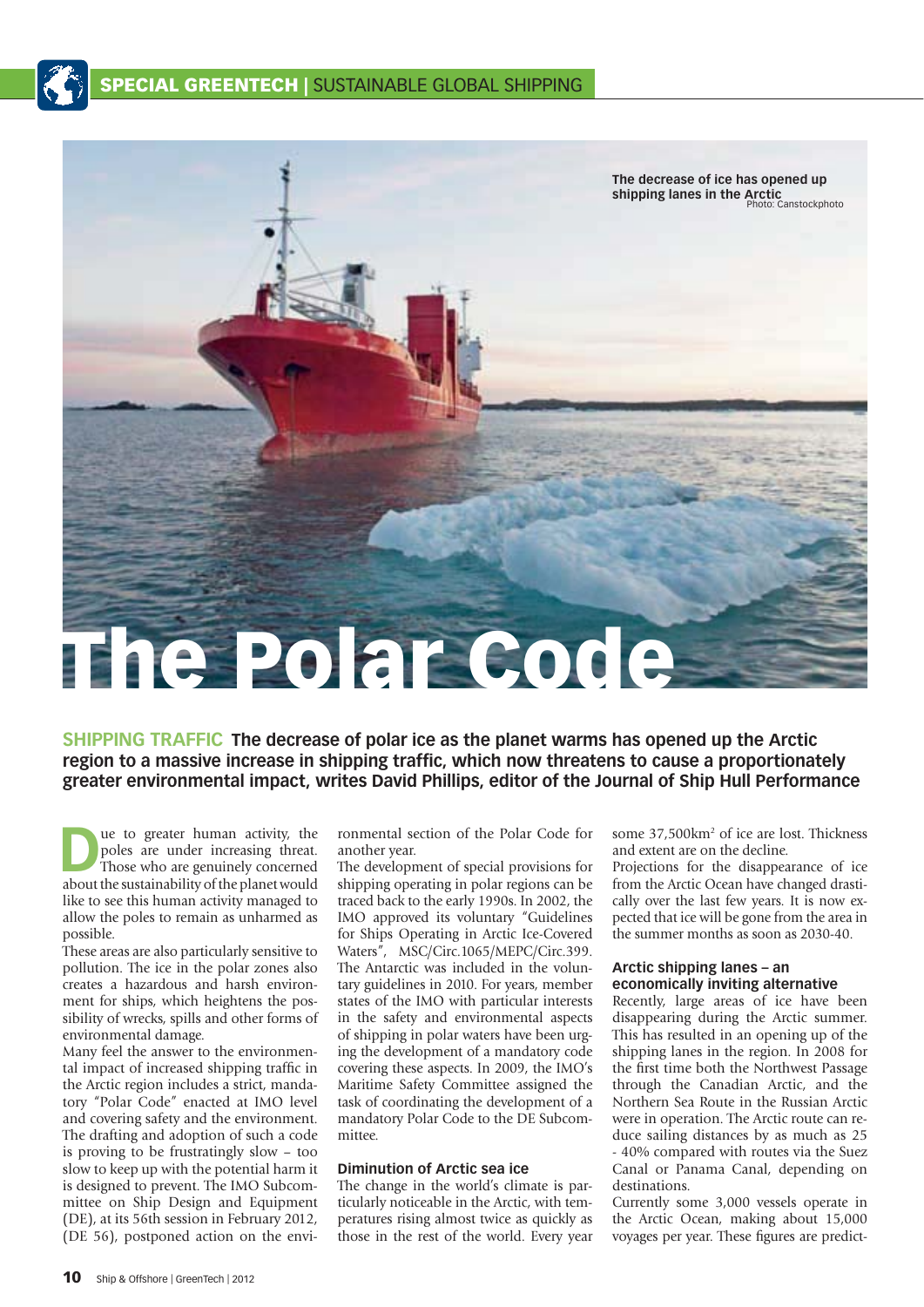ed to increase considerably in the next ten to 20 years.

#### **Discovery of major natural resources**

Large deposits of oil and natural gas are known to exist in the Arctic region. Other natural resources such as coal and various minerals abound in the area. This has prompted new interest in the zone, which portends a substantial increase in shipping for the purpose of exploration, exploitation and transport.

#### **Cruise ships**

The tourist industry has also greatly increased in the Arctic and promises to expand further. An increase in marine tourism means an increase in cruise ships in Arctic waters. Large cruise ships tend to use heavy fuel oil, which has a greater impact in terms of emissions and black carbon than lighter fuel oils. These vessels are also not usually designed or strengthened for ice, yet they may make trips into Arctic waters, tending to go as near to the shore as they can, and this poses risks.

These various factors all combine to make quite real the predictions of greatly increased shipping in Arctic waters in the near future.

#### **Safety and the environment**

The predicted increase in shipping activity in polar regions raises safety and environmental issues.

From a safety point of view, ships travelling in these zones are subjected to extremely harsh conditions. If they are not specially reinforced and equipped and their crews suitably trained, the chances of disaster are higher than in other regions. Ice is a great hazard, as history has shown. These risks are exacerbated by a greatly reduced infrastructure for rescue and help than in more travelled zones. Navigating polar waters offers unique challenges. Rescue in Arctic conditions is also a much more difficult and dangerous proposition. Spill response is limited. Mechanical clean-up after a spill in ice-covered water is almost impossible. Various other means of clean-up are greatly hampered by the conditions.

Environmentally, there are a number of aspects that make the polar regions particularly sensitive to pollution and environmental damage. The areas are much more pristine than more populated and travelled parts of the world. The non-indigenous species count is relatively low and new invasions would be particularly harmful. Black carbon, a component of the particulate matter (PM) emitted as a result of the partial combustion of various fuels, is considered responsible for 50% of Arctic warming. Harmful air emissions in general have a particularly harmful effect on polar regions.

The toxic leachates from biocidal antifouling hull paint on ships are a threat to all the oceans but particularly to the polar regions, which are still relatively unpolluted. Copper, heavy metals and a number of cobiocides are highly toxic and have varying permanence in the water column or sediment, thus posing a threat to the food chain and ultimately human health. Being fairly fragile, these paints are rapidly stripped off by the ice, leaving their full toxic footprint in the polar environment.

Another environmental hazard to polar waters is posed by the translocation of invasive, non-indigenous aquatic species in the form of hull-borne fouling organisms. Distillate fuels, non-toxic hull coatings and fuel efficiency will all play a major part in keeping the polar environment as clean as possible despite an increase in ship traffic.

#### **The Polar Code**

The idea of a strict mandatory code for shipping in polar regions, agreed and enacted at IMO level, should have general

# It takes competent people,<br>innovation and flexibility to create **CUStom-made** ships